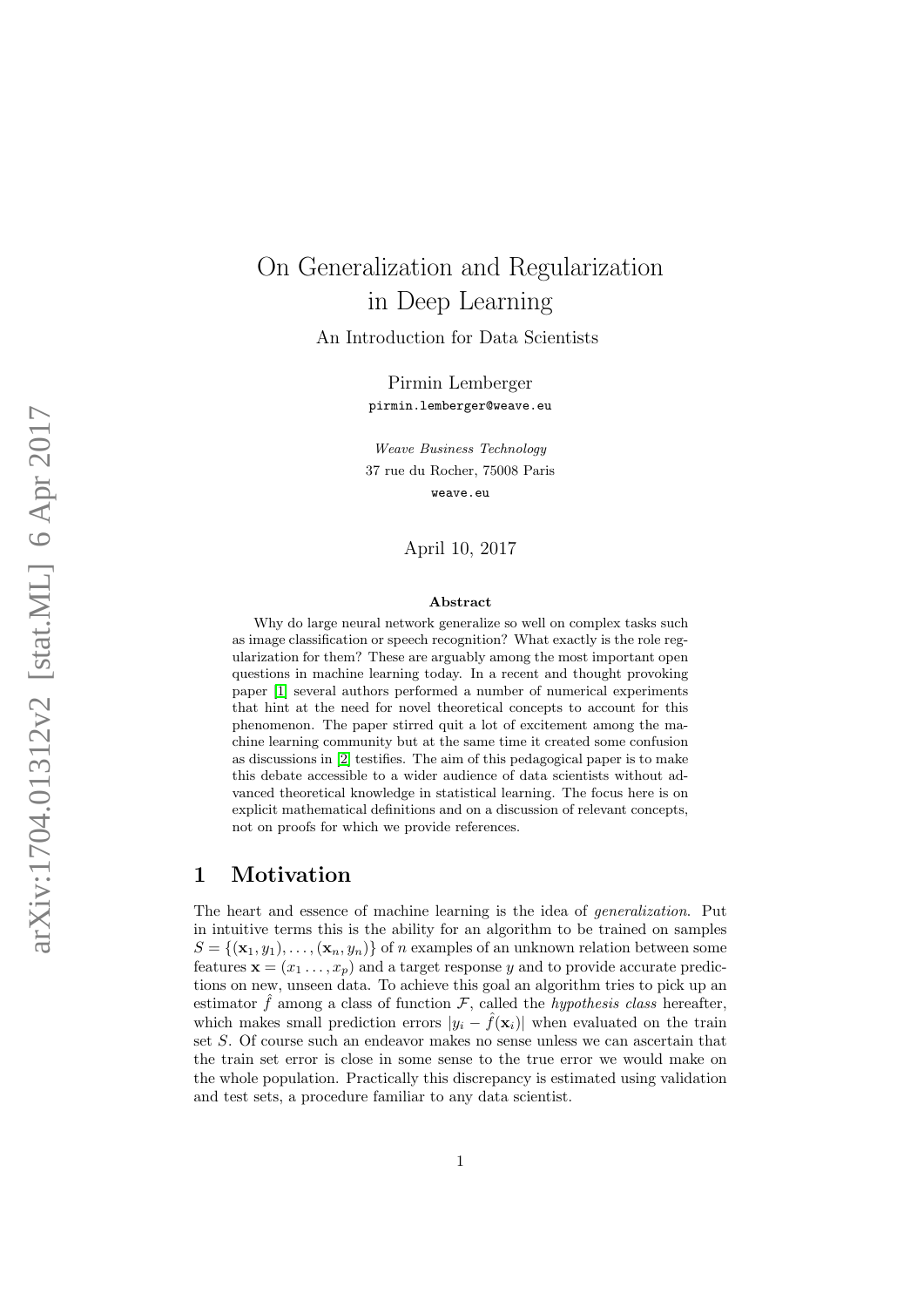Again, on intuitive grounds we expect that in order to make good predictions we need to select a hypothesis class  $\mathcal F$  that is appropriate for the problem at hand. More precisely we should use some prior knowledge about the nature of the link between between the features  $x$  and the target  $y$  to choose which functions the class  $\mathcal F$  should possess. For instance if, for any reason, we know that with high probability the relation between  $x$  and  $y$  is approximately linear we better choose F to contain only such functions  $f_{\mathbf{w}}(\mathbf{x}) = \mathbf{w} \cdot \mathbf{x}$ . In the most general setting this relationship is encoded in a complicated and unknown probability distribution P on labeled observations  $(\mathbf{x}, y)$ . In many cases all we know is that the relation between  $x$  and  $y$  has some smoothness properties.

The set of techniques that data scientists use to adapt the hypothesis class  $F$  to a specific problem is know as *regularization*. Some of these are *explicit* in the sense that they constrain estimators  $f$  in some way as we shall describe in section [2.](#page-2-0) Some are *implicit* meaning that it is the dynamics of the algorithm which walks its way through the set  $\mathcal F$  in search for a good  $f$  (typically using stochastic gradient descent) that provides the regularization. Some of these regularization techniques actually pertain more to art than to mathematics as they rely more on experience and intuition than on theorems.



<span id="page-1-0"></span>Figure 1: The architecture of AlexNet which is one of the networks used by the authors in [\[1\]](#page-10-0)

Deep Learning is a a very popular class of machine learning models, roughly inspired by biology, that are particularly well suited for tackling complex, AIlike tasks such as image classification, NLP or automatic translation. Roughly speaking these models are defined by stacking layers that, each, combine linear combinations of the input with non-linear activation functions (and perhaps some regularization). We won't enter into defining them in detail here as many excellent textbooks [\[3,](#page-10-2) [4\]](#page-10-3) will do the job. Figure [1](#page-1-0) shows the architecture of AlexNet a deep network used in the experiment [\[1\]](#page-10-0). For our purpose, which is a discussion of the issue of generalization and regularization, suffice it to say here that these Deep Learning problems share the following facts:

- The number  $n$  of samples available for training these networks is typically much smaller than the number k of parameters  $\mathbf{w} = (w_1, \ldots, w_k)$  that define the functions  $f_{\mathbf{w}} \in \mathcal{F}^{-1}$  $f_{\mathbf{w}} \in \mathcal{F}^{-1}$  $f_{\mathbf{w}} \in \mathcal{F}^{-1}$ .
- The probability distribution  $P(\mathbf{x}, y)$  is impossible to describe in any sensible way in practice. For concreteness, think of x as the pixels of and

<span id="page-1-1"></span><sup>&</sup>lt;sup>1</sup>The number of parameters  $k$  of a Deep Learning network such as AlexNet can be over a hundred of millions while being trained on "only" a few millions of images in image-net.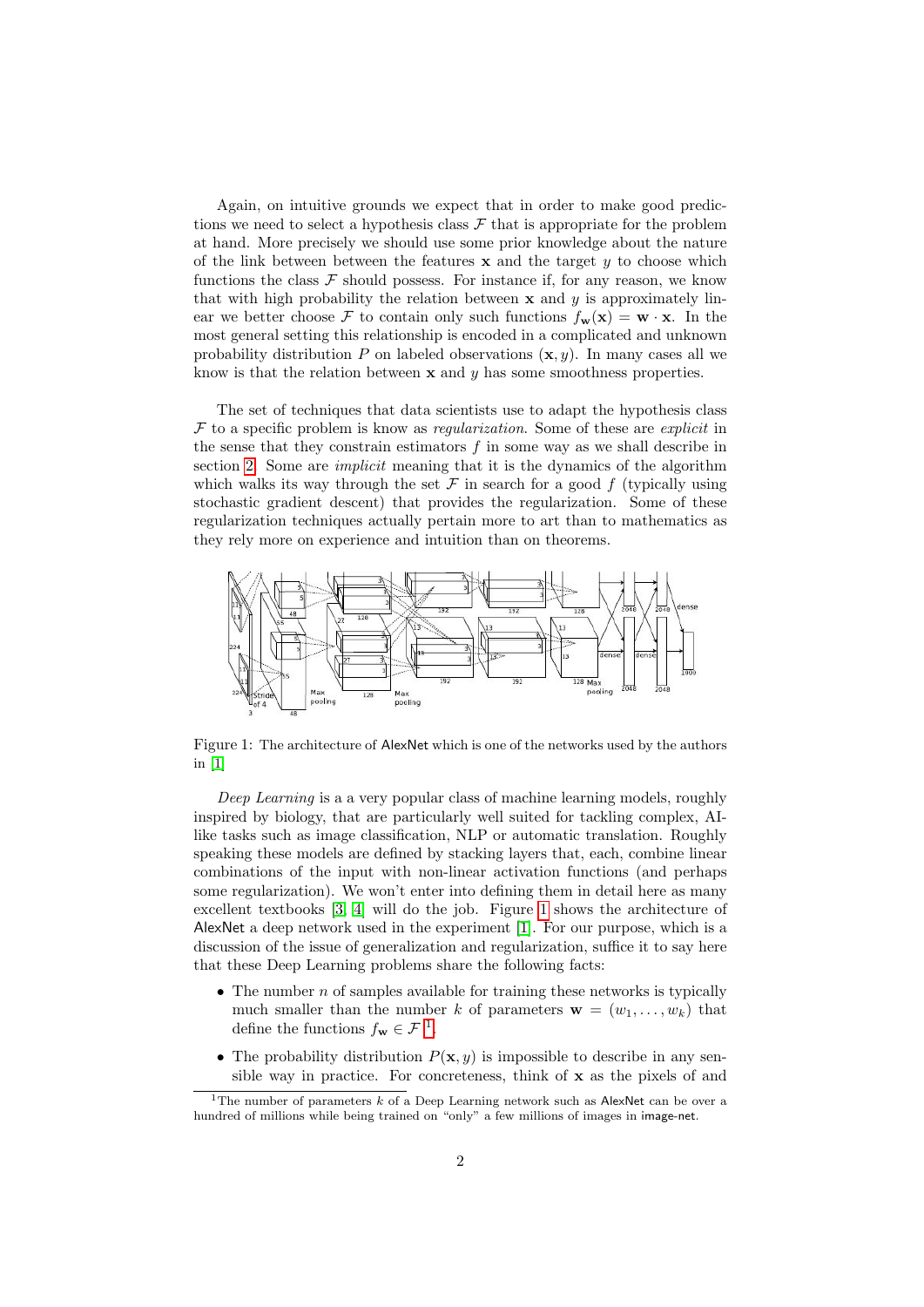image an of  $y$  as the name of an animal represented in the picture. Popular wisdom tells us nevertheless that conditional distributions  $P(\mathbf{x}|y)$  are located in the vicinity of some sort of "manifold"  $M_y \subset \mathbb{R}^p$ .

• The hypothesis class  $\mathcal F$  is defined implicitly by some neural *network* architecture together with one or more regularization procedures. In section [4](#page-8-0) we shall briefly describe the more common such procedures.

As a matter of fact, from a practitioner's point of view, Deep Learning with its many tips and tricks [\[5\]](#page-10-4) generalizes almost unreasonably well. The question thus is: why? There are two kind of attempts at explaining this mystery.

- 1. On the one hand there are heuristic explanations, which rely mostly on variants of physicist's multi-scale analysis [\[6\]](#page-10-5). Proponents of these explanations argue that the efficiency of deep learning models  $\mathcal F$  has its roots in the physical generating process  $P$  of features  $x$  (such as image pixels) that describe objects found in nature. They claim this process is generally a hierarchy of simpler processes and that the multi-layered is well adapted to learn such signals. We won't touch upon this further here.
- 2. On the other there are classical results from Empirical Risk Minimization theory [\[7\]](#page-10-6) which substantiates the idea that the class  $\mathcal F$  of hypothesis functions should not be too flexible in order for a model to generalize properly. This is our subject.

Numerical experiments in [\[1\]](#page-10-0) are thought provoking because they challenge the second class of explanations which all interpret regularization as a way of limiting some specific measures of class complexity. In the sequel we shall use hypothesis class and model interchangeably.

The main results from *Empirical Risk Minimization* (ERM) theory which form the necessary background for interpreting the experimental results in [\[1\]](#page-10-0) are presented in section [3.](#page-6-0) However, to put things in perspective we first review the concepts of generalization and regularization in the context of the bias-variance trade-off which is more familiar for data scientists. Section [2](#page-2-0) and [3](#page-6-0) are actually logically independent but the underlying theme of the *rigidity* of a class  $\mathcal F$  of functions unifies them. In the context of bias-variance trade-off the rigidity of a model is optimized to minimize the so called expected loss, whereas in the context of ERM the rigidity of a model allows to bound population errors with sample errors. Finally, section [4](#page-8-0) explains in what sense the experiments in [\[1\]](#page-10-0) are challenging ERM.

# <span id="page-2-0"></span>2 The Bias-Variance Trade-off

Readers in a hurry to learn the basics of ERM can skip this section except for definitions [\(1\)](#page-3-0) and [\(3\)](#page-3-1).

### 2.1 The Expected Loss

In the most general setting the relationship between the features  $x$  and the target  $y$  is given by an unknown probability distribution  $P$  from which labeled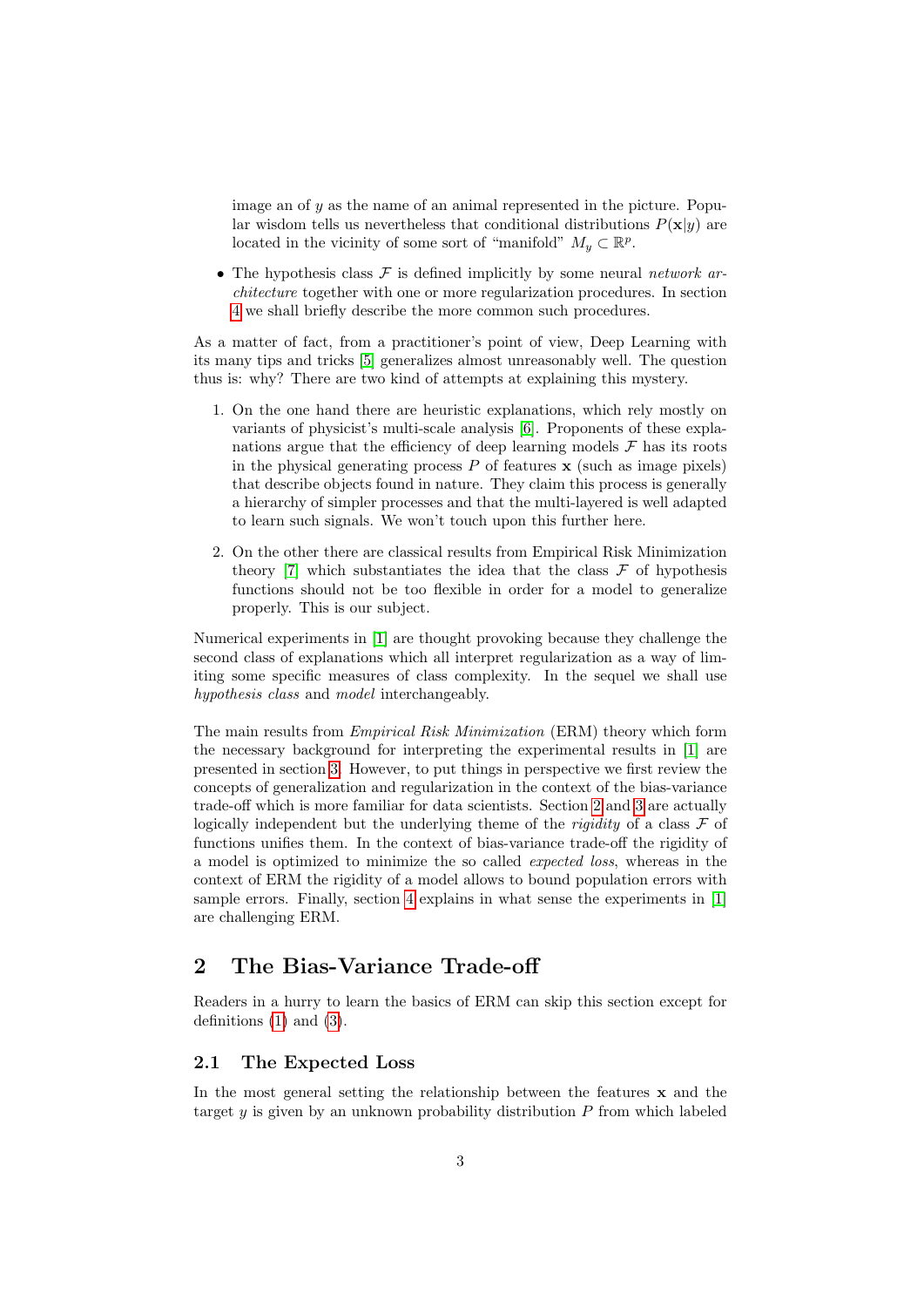observations  $(x, y)$  are drawn. Assume we use a function  $f \in \mathcal{F}$  from our hypothesis class to make predictions and that we pick a loss function  $\ell(y, f(\mathbf{x})) \equiv$  $\ell_f(\mathbf{x}, y)$  to measure the error between the true value y and our prediction  $f(\mathbf{x})$ . The population error  $\text{err}_{P}[f]$ , also called the expected loss (EL), can then be defined as

$$
\begin{aligned} \n\text{err}_P[f] &\equiv \int \ell(y, f(\mathbf{x})) P(\mathbf{x}, y) \, \mathrm{d}\mathbf{x} \, \mathrm{d}y \\ \n&\equiv \mathsf{E}_P[\ell_f]. \n\end{aligned} \tag{1}
$$

<span id="page-3-0"></span>This is the quantity that we would ideally like to minimize as a functional over F. The special case of a square loss function  $\ell(y, f(\mathbf{x})) = [y - f(\mathbf{x})]^2$  is interesting, not because it is particularly useful in practice, but because it leads to explicit expressions of various quantities. In this special case, the optimal  $h$ which minimizes [\(1\)](#page-3-0) is given by the conditional mean

$$
h(\mathbf{x}) = \int yP(y|\mathbf{x})dy \equiv \mathsf{E}_P[y|\mathbf{x}].
$$
 (2)

As P will forever remain unknown to us we must contend ourselves with estimates  $\hat{h}_S$  of the optimal h based on finite samples  $S = \{(\mathbf{x}_1, y_1), \dots, (\mathbf{x}_n, y_n)\}.$ An estimate  $\hat{h}_S$  can be defined as a minimizer over  $f \in \mathcal{F}$  of the sample version of  $\mathrm{err}_P[f]$ 

$$
\widehat{\text{err}}_S[f] \equiv \frac{1}{n} \sum_{i=1}^n \ell(y_i, f(\mathbf{x}_i))
$$
  

$$
\equiv \widehat{\mathsf{E}}_S[\ell_f].
$$
 (3)

<span id="page-3-1"></span>In a frequentist perspective, the accuracy of these empirical minimizers  $\hat{h}_S \in \mathcal{F}$ can then be defined by taking an average of the EL over train sets S. We call it the Average Expected Loss (AEL) even if this naming doesn't particularly shine with elegance. We denote the averaging operation over training samples  $S$  by Ave to distinguish it from the expectation  $E_P$  over labeled observations

<span id="page-3-3"></span>
$$
AEL \equiv Ave[err_P[\hat{h}_S]]. \tag{4}
$$

### 2.2 The Bias-Variance Decomposition

It is instructive to examine the AEL for the special case of a square loss function  $\ell(y, f(\mathbf{x})) = [y - f(\mathbf{x})]^2$  because it allows an explicit decomposition of the AEL into three components that are easy to interpret. Indeed, let us denote the Average Expected Square Loss by AESL, the best possible estimator by  $h(\mathbf{x}) = \mathbb{E}_P[y|\mathbf{x}]$  and the minimizer over F of the empirical error  $\hat{\text{err}}_S[\cdot]$  by  $\hat{h}_S$ . A straightforward application of the above definitions leads to the following decomposition, see for instance [\[3\]](#page-10-2)

<span id="page-3-2"></span>
$$
AESL = (bias)^2 + variance + noise,
$$
\n(5)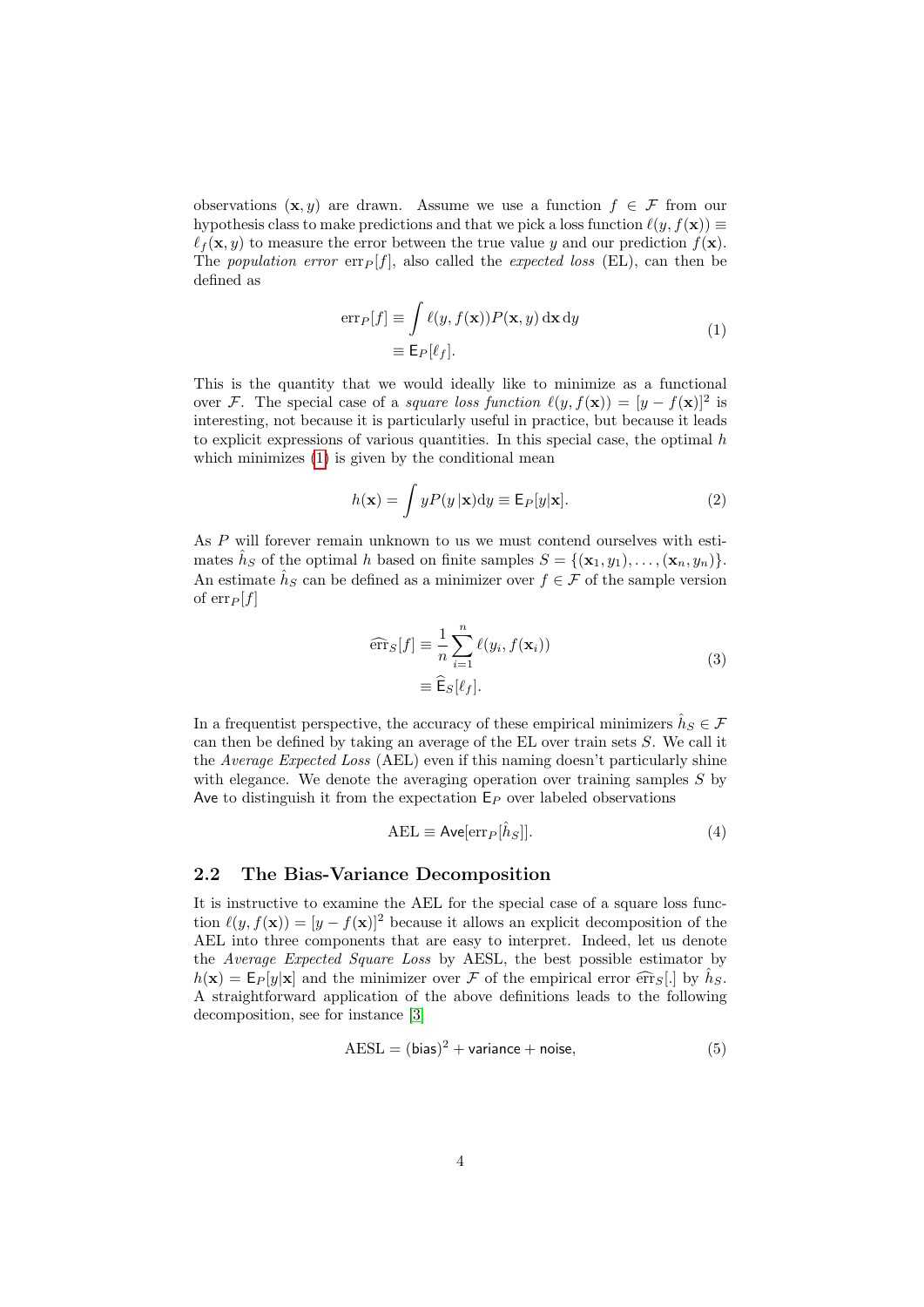where

$$
(\text{bias})^2 = \int (\text{Ave} \left[\hat{h}_S(\mathbf{x})\right] - h(\mathbf{x}))^2 P(\mathbf{x}) d\mathbf{x},
$$
  
variance = 
$$
\int \text{Ave} \left[\left(\hat{h}_S(\mathbf{x}) - \text{Ave}[\hat{h}_S(\mathbf{x})]\right)^2\right] P(\mathbf{x}) d\mathbf{x},
$$
  
noise = 
$$
\int [h(\mathbf{x}) - y]^2 P(\mathbf{x}, y) d\mathbf{x} dy.
$$
 (6)

The (bias)<sup>2</sup> measures how much our predictions  $\hat{h}_S(\mathbf{x})$  averaged over all train sets S deviate from the optimal prediction  $h(x)$ . The variance measures how much our predictions  $\hat{h}_S(\mathbf{x})$  fluctuate around their average value when the train set  $S$  varies. Finally the noise measures how much the true values  $y$  fluctuate around the best possible prediction  $h(\mathbf{x})$ , this is only term which is independent of our predictions  $\hat{h}_S(\mathbf{x})$ .

### <span id="page-4-1"></span>2.3 Regularization as Constraints

Remember that all prediction functions  $\hat{h}_S$  belong to some hypothesis class  $\mathcal F$ that defines our model. We can control the variance by putting some constraints on functions which belong to  $\mathcal{F}$ , thus preventing too large fluctuations of  $\hat{h}_S$ when training the model on different samples  $S$ . Stronger constraint means a more rigid model and thus typically a smaller variance but a larger  $(bias)^2$ . Regularization of the model amounts to choosing the amount of rigidity that will minimize AEL using an optimal trade-off between the bias and the variance. For the AESL it is simply their sum which should be minimized as [\(5\)](#page-3-2) shows.

If we consider a parametric model, each function  $f_w \in \mathcal{F}$  is characterized by a vector  $\mathbf{w} \in \mathbb{R}^p$  of parameters and in particular  $\hat{h} = f_{\hat{\mathbf{w}}}$ . One way then to make the regularization procedure explicit in this context is to put a constraint on **w** such as for instance  $\|\mathbf{w}\|_2 < c$  (*Ridge* regularization) or  $\|\mathbf{w}\|_1 < c$  (*Lasso*) regularization) where the constant  $c$  can be tuned for optimal rigidity. To minimize  $\widehat{\text{err}}_{\mathcal{S}}[f_{\mathbf{w}}]$  under such a constraint one proceeds the usual way by defining a Lagrange function and look for its minimum

<span id="page-4-0"></span>
$$
\widehat{\text{err}}_{S}^{\text{reg}}[f_{\mathbf{w}}] \equiv \widehat{\text{err}}_{S}[f_{\mathbf{w}}] + \lambda \|\mathbf{w}\|_{p} \tag{7}
$$

One can show that for each constraint c there is indeed a corresponding  $\lambda$  for which  $\|\widehat{\mathbf{w}}\|_p < c$ . Summarizing the intuition gained so far and denoting  $\mathcal{F}_{\lambda}$  the class of regularized functions

> larger  $\lambda \Leftrightarrow$  smaller  $c \Leftrightarrow$  stronger constraints  $\Leftrightarrow$ "smaller"  $\mathcal{F}_{\lambda} \Leftrightarrow$  (smaller variance and larger bias).

If we want to explicit the dependence of our minimizer on the regularization parameter  $\lambda$  we use  $\hat{h}_{S,\lambda}$ .

#### 2.4 Regularization in Practice

Practically the proper amount of regularization  $\lambda$  in [\(7\)](#page-4-0) is chosen by using a procedure such as cross-validation (CV) well known to data scientist. This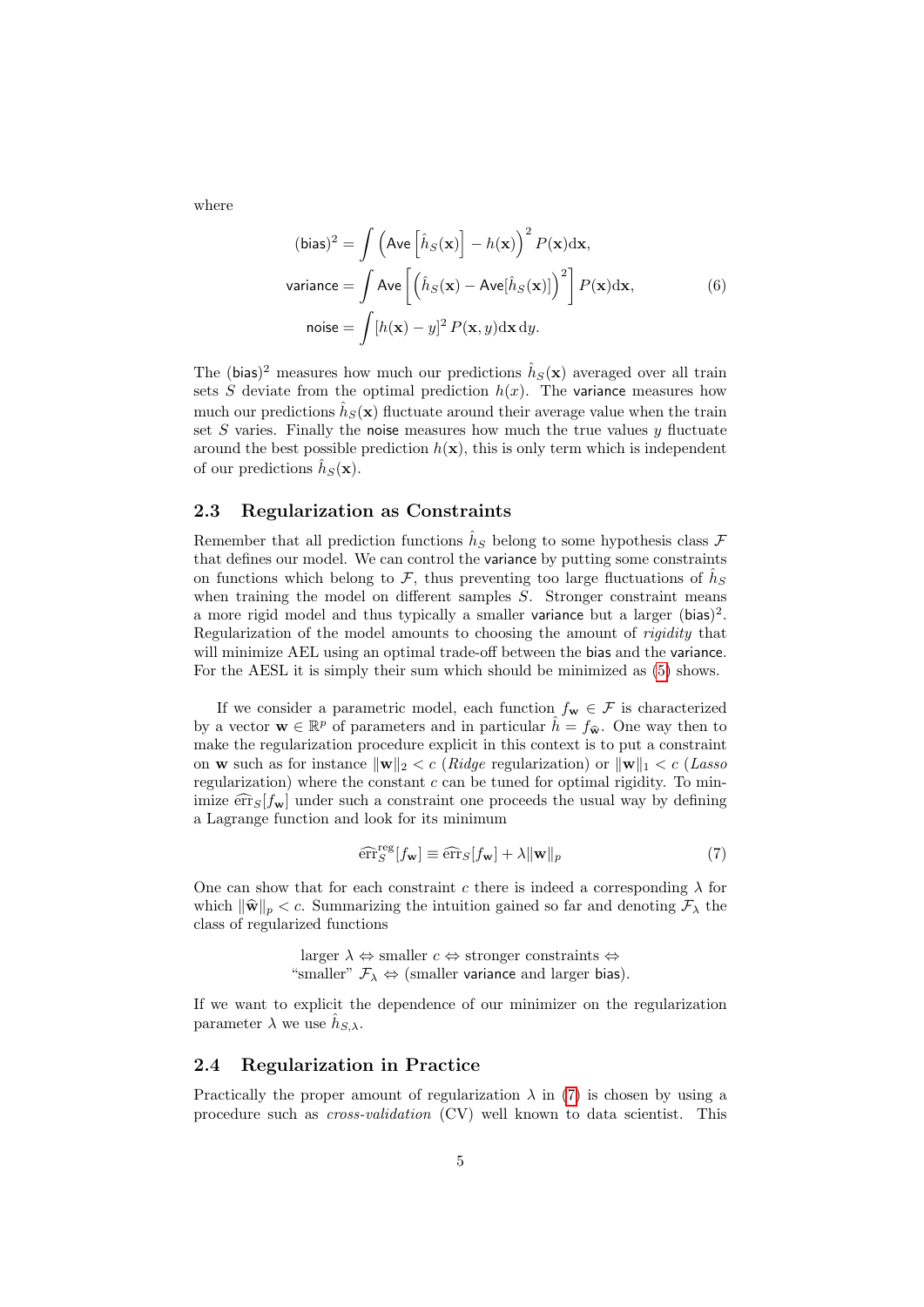procedure can be viewed as giving an estimate  $\widehat{AEL}$  for the true  $AEL$  defined in [\(4\)](#page-3-3) which involve two distinct sampling procedures:

- 1. The first procedure estimates Ave in  $(4)$  by an arithmetic mean over r train sets  $S_1, ..., S_r$  that correspond to a splitting of the original data S into r folds as depicted in figure [2.](#page-5-0)
- 2. The second procedure estimates the population errors  $err_P[\cdot]$  in [\(4\)](#page-3-3) by their sample versions  $\widehat{\text{err}}_{T_j}[\cdot]$  on the test sets  $T_j = S \setminus S_j$ .



<span id="page-5-0"></span>Figure 2: A data set S split into  $r = 4$  folds. The red rectangles are the test sets  $T_j = S \backslash S_j$  associated to the train sets  $S_j$ .

We thus define the estimate of AEL as a function of  $\lambda$ 

$$
\widehat{\text{AEL}}(\lambda) \equiv \frac{1}{r} \sum_{j=1}^{r} \widehat{\text{err}}_{S \setminus S_j} [\hat{h}_{S_j,\lambda}]. \tag{8}
$$

Plotting  $\widehat{\text{ESL}}$  as a function of the regularization  $\lambda$  allows to find an estimator  $\widehat{\lambda}$  of the optimal rigidity of the model. When  $r = 1$  CV amounts to splitting the data between a train set S and a test set T. The *train error*  $\widehat{\text{err}}_S[\hat{h}_{S,\lambda}]$  is usually smaller than the *test error*  $\widehat{err}_{T}[\hat{h}_{S,\lambda}]$  which typically has an U-shaped<br>graph as shown in figure 3 graph as shown in figure [3.](#page-5-1)

**Remark 1**: The bias-variance decomposition in [\(5\)](#page-3-2) is strictly valid only for a



<span id="page-5-1"></span>Figure 3: Empirical estimation of the optimal regularization  $\lambda$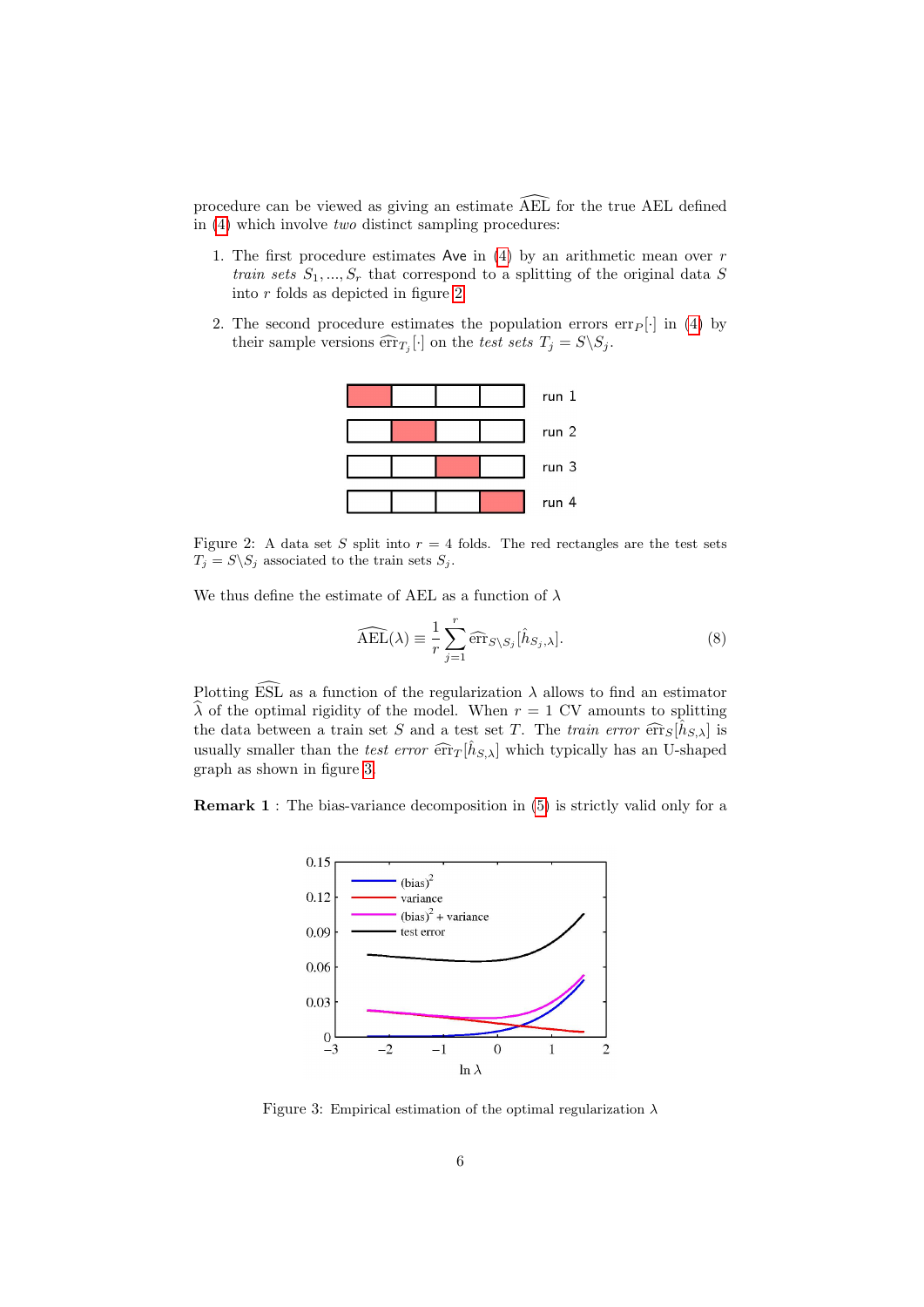squared loss function  $\ell(y, \hat{y}) = |y - \hat{y}|^2$ . However on experimental grounds the heuristics behind the trade-off, namely the set of equivalences above and the intuition behind figure [3](#page-5-1) are expected to remain valid for other loss functions  $\ell$ as well.

Remark 2 : Universality theorems for neural networks tell us that there exists functions  $f$ , defined by even the simplest neural network  $(NN)$  architectures, that will make the sample error  $\widehat{\text{err}}_S[f]$  as small as we want when we minimize without regularization constraints  $(\lambda = 0)$ . In other words, neural networks can possibly over-fit any sample S provided the network is large enough. These are mere existence theorems however and they tell us nothing neither about how to optimize regularization  $\lambda$  to minimize EL nor on our practical ability to find a minimizer in  $\mathcal{F}_{\lambda}$  with these constraints.

# <span id="page-6-0"></span>3 Empirical Risk Minimization

The whole analysis in last section rests on our ability to approximate the expected loss  $\text{err}_P[f] = \mathsf{E}_P[\ell_f]$  defined in [\(1\)](#page-3-0) with its sample estimate  $\widehat{\text{err}}_S[f]$  $\widehat{\mathsf{E}}_S[\ell_f]$  defined in [\(3\)](#page-3-1). But how good exactly is this estimate? This is the question we examine in the current section. It is also the subject matter of Empirical Risk Minimization in general.

We expect the discrepancy between the population expectation  $E_P[h]$  of a function h and its empirical estimate  $\hat{\mathsf{E}}_S[h]$  to depend on the class of function H from which we pick h. Intuition suggests that if the set F is too flexible then there are high chances that our empirical estimates could be way off the population expectation. There are several ways to make such hand waving statements rigorous but they all rely on some measure of complexity of a set  $H$  of functions. We restrict in this paper to the Rademacher complexity for its intuitive character and because its one of the more recent concepts.

### 3.1 Rademacher Complexity

To introduce this concept consider a class  $\mathcal H$  of real valued function h defined on an arbitrary space Z and let  $S = \{z_1, \dots, z_n\}$  be a set of examples  $z_i$  drawn independently from a distribution  $P$  over  $Z$ . Our aim is to measure how well functions in H are able to match any prescribed binary sequence  $\sigma = {\sigma_1, \ldots, \sigma_n}$ when they are evaluated on samples  $S$  drawn from  $P$ . How well a single function h fits the prescribed sequence  $\sigma$  on the sample S can be defined as the correlation  $\frac{1}{n} \sum_{i=1}^n \sigma_i h(z_i)$  between  $\sigma$  and the values  $h(S) \equiv (h(z_1), ..., h(z_n)).$ It equals 1 for a perfect fit between  $h(S)$  and  $\sigma$ . How well the class of functions H as a whole can fit a specific sequence  $\sigma$  on the sample S can naturally be defined as the highest correlation we can achieve using functions  $h \in \mathcal{H}$ 

<span id="page-6-1"></span>
$$
\sup_{h \in \mathcal{H}} \left( \frac{1}{n} \sum_{i=1}^{n} \sigma_i h(z_i) \right). \tag{9}
$$

A measure of how well functions in  $\mathcal H$  can fit any sequence  $\sigma$  can be defined as the expectation  $E_{\sigma}$  of [\(9\)](#page-6-1) over sequences  $\sigma$  (sampled uniformly). This is by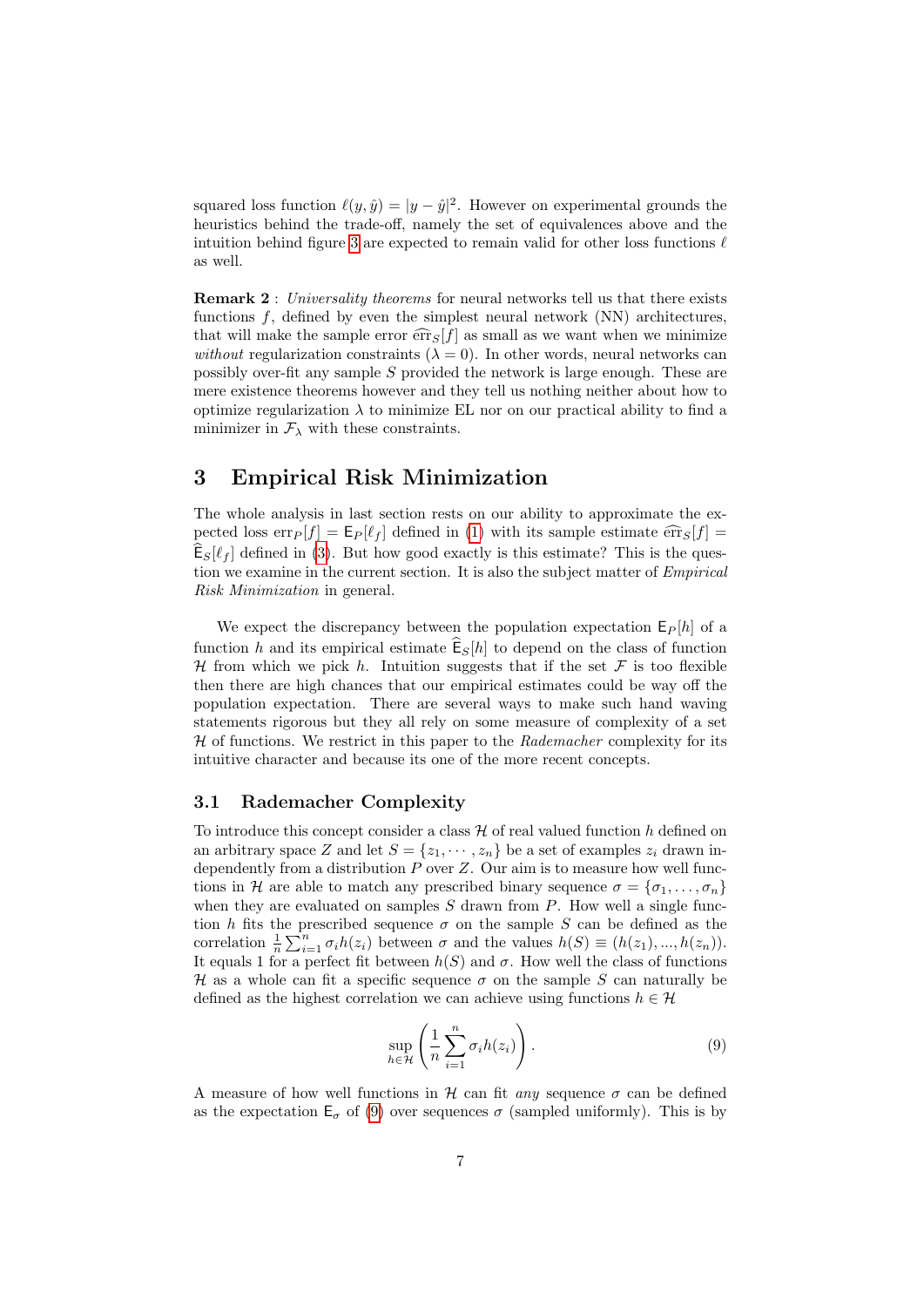definition the *empirical Rademacher complexity* of the class of functions  $H$  on the sample S

<span id="page-7-0"></span>
$$
\widehat{\text{Rad}}_n(\mathcal{H}) \equiv \mathsf{E}_{\sigma} \left[ \sup_{h \in \mathcal{H}} \left( \frac{1}{n} \sum_{i=1}^n \sigma_i h(z_i) \right) \right]. \tag{10}
$$

Finally, the Rademacher complexity of the class  $H$  is defined as the expectation of  $(10)$  over samples S of size n drawn from P

$$
\text{Rad}_n(\mathcal{H}) \equiv \mathsf{E}_P[\bar{\mathsf{Rad}}_n(\mathcal{H})].\tag{11}
$$

If we assume that functions  $h \in \mathcal{H}$  are binary classifiers, which means  $h(z) \in$  ${-1,+1}$ , we see that [\(9\)](#page-6-1) implies  $0 < \widehat{\text{Rad}}_n(\mathcal{H}) \leq 1$ . When  $\widehat{\text{Rad}}_n(\mathcal{H})$  is close to its upper bound 1 the binary classification model defined by  $H$  can literally "store" any binary assignment  $\sigma$  to the examples in S.

### 3.2 Bounding Population Expectations

The Rademacher complexity is the key ingredient for bounding a population expectation  $E_P[h]$  with an empirical average  $E_S[h]$ . Assume we draw samples  $S = \{z_1, \ldots, z_n\}$  of size n from a distribution P and that the functions h we are interested in belong to a class  $H$ . Chose a small positive number  $0 < \delta < 1$ . Then the following bound holds with a probability larger than  $1 - \delta$  for any  $h \in \mathcal{H}$ , see [\[7\]](#page-10-6)

<span id="page-7-1"></span>
$$
\mathsf{E}_P[h] \le \widehat{\mathsf{E}}_S[h] + 2\widehat{\mathsf{Rad}}_n(\mathcal{F}) + 3\sqrt{\frac{\ln(2/\delta)}{n}}.\tag{12}
$$

The second term on the right hand side substantiates our intuition that the discrepancy between the population expectation  $E_P[h]$  and the empirical expectation  $\widehat{\mathsf{E}}_S[h]$  can grow when the set of functions H becomes more and more flexible. The last term is a price we pay for requiring small chances to be wrong, fortunately it grows only logarithmicamlly as  $\delta \rightarrow 0$ .

#### 3.3 Application to Binary Classification Errors

Let us apply  $(12)$  to a *binary classification* problem. In this case the set Z is simply the set  $\mathbb{R}^p \times \{-1,+1\}$  of observations  $z = (\mathbf{x}, \sigma)$ . As  $\exp[f] = \mathsf{E}_P[\ell_f]$ and  $\widehat{\text{err}}_S[f] = \mathsf{E}_S[\ell_f]$  the functions whose expectations we want to bound are the errors function  $\ell_f$  associated with binary classifiers  $f : \mathbb{R}^p \to \{-1, +1\}.$ Therefore here  $\mathcal{H} = \{ \ell_f | f \in \mathcal{F} \}$  is the class of loss functions. We select the *miss-classification rate*  $\ell_f (\mathbf{x}, \sigma) = \mathbb{I}_{f(\mathbf{x})\neq \sigma}$  as our loss function. Using  $\mathbb{I}_{f(\mathbf{x})\neq \sigma}$  $[1 - \sigma f(\mathbf{x})]/2$  and the (almost) obvious property, see [\[7\]](#page-10-6)

$$
\widehat{\text{Rad}}_n(a\mathcal{F}+b)=|a|\widehat{\text{Rad}}_n(\mathcal{F})
$$

we get  $\widehat{\text{Rad}}_n(\mathcal{H}) = \frac{1}{2} \widehat{\text{Rad}}_n(\mathcal{F})$ . Using [\(12\)](#page-7-1) we can thus express our basic inequality directly in terms of the complexity of the hypothesis class  $\mathcal F$ 

<span id="page-7-2"></span>
$$
\operatorname{err}_P[f] \le \widehat{\operatorname{err}}_S[f] + \widehat{\operatorname{Rad}}_n(\mathcal{F}) + 3\sqrt{\frac{\ln(2/\delta)}{n}}\tag{13}
$$

with probability  $> 1 - \eta$ .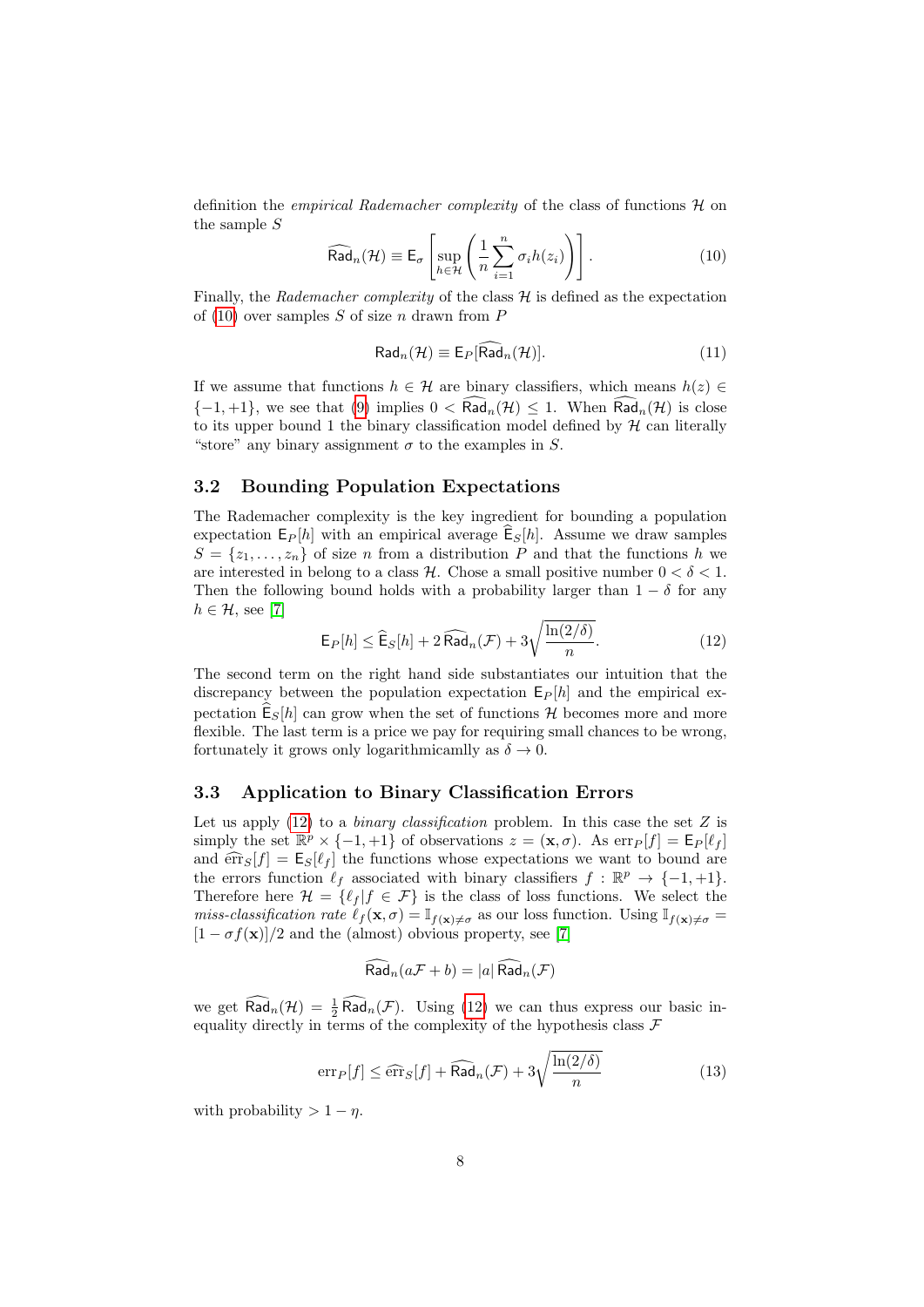Inequality [\(13\)](#page-7-2) is the basic prerequisite for interpreting the challenging results in paper [\[1\]](#page-10-0)

Remark 1: It is important to realize that inequality [\(13\)](#page-7-2) holds, of course, uniformy for any  $f \in \mathcal{F}$ . In particular f need not be a minimizer of the expected loss which was our main concern in section [2.](#page-2-0)

**Remark 2:** Inequality [\(13\)](#page-7-2) assumes that f is selected from a fixed class  $\mathcal{F}$ whereas in the previous section we empirically estimated an optimal rigidity  $\widehat{\lambda}$ using a train set  $S$  and test set  $T$ . Although it is very tempting (and morally right!) to substitute  $\mathcal{F}_{\hat{\lambda}}$  for F in [\(13\)](#page-7-2) strictly speaking this is not correct.

For parametric models the next step would be to bound  $\widehat{Rad}_n(\mathcal{F})$  as a function of the sample size n and the number k of parameters  $(w_1, \ldots, w_k)$  defining  $f_{\mathbf{w}} \in \mathcal{F}$ . To our knowledge there are no explicit bounds of this kind. There exists however an interesting bound for binary classification models which exemplifies the asymptotic behavior of  $\widehat{\text{Rad}}_n(\mathcal{F})$  as  $n \to \infty$  for a fixed class  $\mathcal{F}$ . It involves an alternative notion of complexity namely the VC dimension  $d$  of  $\mathcal F$ defined as follows: it is the size of the largest set  $S = {\mathbf{x}_1, \dots, \mathbf{x}_d}$  such that for any binary sequence  $\sigma = (\sigma_1, \ldots, \sigma_d)$  we can find an  $f \in \mathcal{F}$  that takes these values on S. The bound reads

<span id="page-8-1"></span>
$$
\widehat{\text{Rad}}_n(\mathcal{F}) \le \sqrt{\frac{2d\ln n}{n}},\tag{14}
$$

which vanishes when the sample size  $n$  grows larger which should come as no surprise.

### <span id="page-8-0"></span>4 Regularization for Deep Neural Networks

Now asymptotic behavior is of interest for mathematicians but data scientist are truly interested in finite samples! Here we can only speculate about the value of  $\overline{Rad}_n(\mathcal{F})$  as a function of the size n of the sample and the number k of parameters. Or we can make experiments. In the context of Deep Learning the case of particular interest is  $n \ll k$ . Recall the following:

Classical interpretation of regularization: Regularization is an explicit or an implicit constraints on predictors  $f$  that shrinks the Rademacher complexity of a neural network model  $\mathcal F$  towards zero so that inequality [\(13\)](#page-7-2) nearly saturates.

The most common such mechanisms in Deep Learning are, see [\[3,](#page-10-2) [4\]](#page-10-3)

- $L^2$  penalty on weights was shortly discussed in [2.3](#page-4-1)
- Dropout consists in randomly dropping some links of the neural network during training thus preventing the model to adapt to closely to the train data.
- Early stopping consists in monitoring the prediction error on a validation set while performing gradient descent and stopping it when the validation error start to increase. Conceptually it is close to the  $L^p$  penalty [\[3\]](#page-10-2).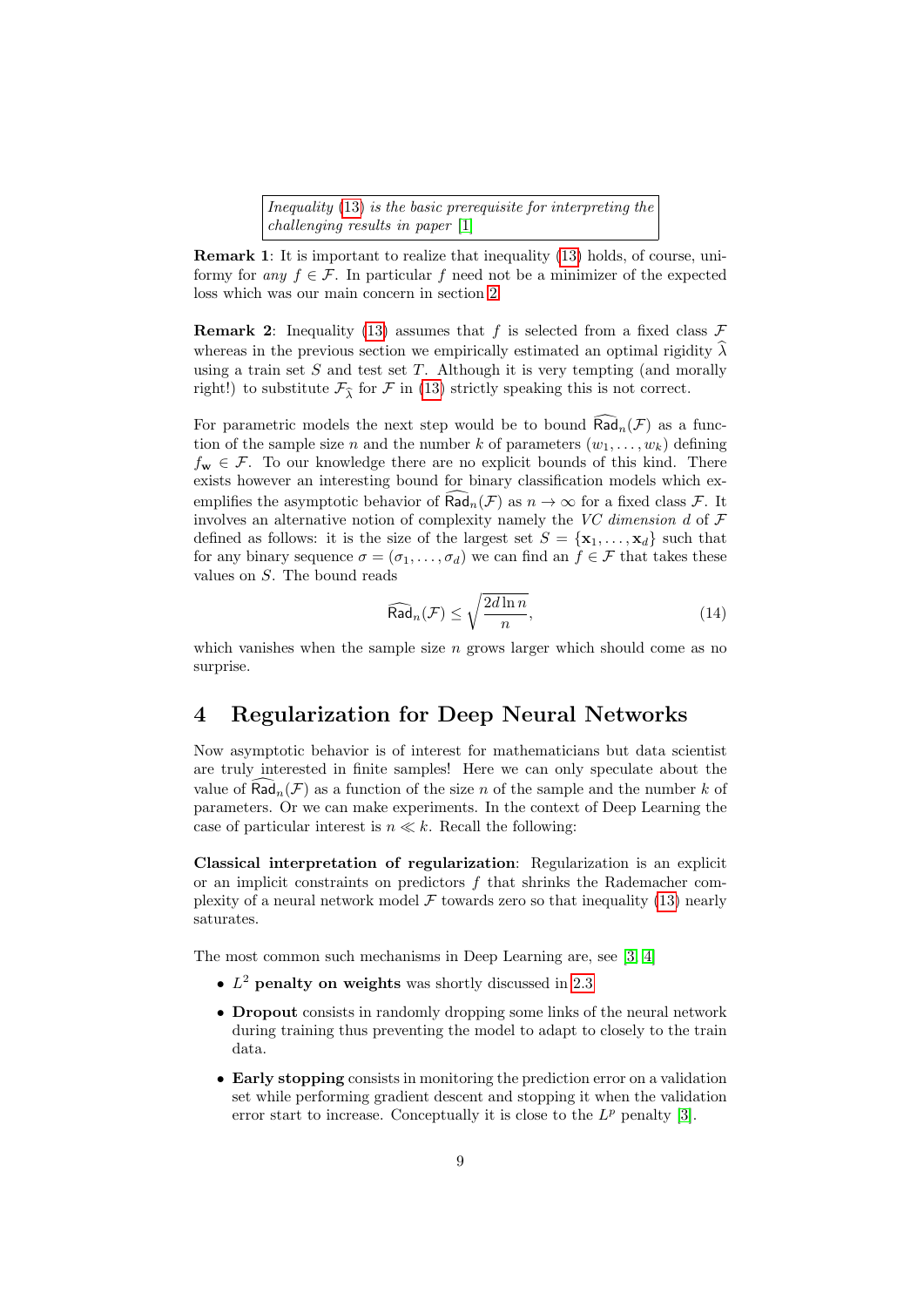- Data augmentation is used in image recognition problems. The original data set is augmented with artificial images obtained by distorting (the size, the orientation, the hue of) the original images. It thus acts to increase *n* without changing F, thus reducing  $\widehat{\text{Rad}}_n(F)$  as [\(14\)](#page-8-1) illustrates.
- Implicit regularization effectively shrinks the class of  $\mathcal F$  as a consequence of the dynamics of how the algorithm explores  $\mathcal F$  when optimizing the network parameters w. Why this happens is more mysterious than for the previous techniques.

The numerical experiments described in [\[1\]](#page-10-0) involve large neural networks with a number of parameters  $p > 1000000$  such as AlexNet and deep Multilayer Perceptrons. The data sets  $S = \{(\mathbf{x}_1, y_1), \ldots, (\mathbf{x}_n, y_n)\}\)$  that where used are image data sets such as CIFAR-10 which contains  $n = 60000$  images categorized in 10 classes. The authors also trained the models on pure noise images.

They then created artificial data sets  $S^{\sigma} = \{(\mathbf{x}_1, \sigma_1, \ldots, (\mathbf{x}_n, \sigma_n)\}\)$  in which the labels  $\sigma_i$  where generated randomly. They noticed the surprising fact that for these large networks, even without any explicit regularization mechanism switched on, the train error  $\widehat{\text{err}}_{S^{\sigma}}[h_{S^{\sigma}}]$  was close to zero (< 0.18%) for any binary assignment  $\sigma$  and even for images made of random pixels. Assuming this multi-class problem is cast into series of equivalent binary classification problems this strongly suggests:

**Fact 1:** The complexity  $\widehat{\text{Rad}}_n(\mathcal{F})$  of these large models is very close to 1. In other words these large networks are able to "learn" or "store" these artificial data sets almost perfectly. But remember:

Fact 2: Deep Learning models are known to generalize very well in practice. This is the reason why people use them! In other words minimizers of the sample error  $\widehat{\text{err}}_S$ . are also verified to usefully approximate minimizers of the true population error  $err_P$ [.].

Conclusion: Considering the basic bound [\(13\)](#page-7-2), one way to reconcile fact 1 and fact 2 is simply to give up the classical interpretation of regularization that pretends its role is to shrink the model complexity  $\widehat{Rad}_{n}(\mathcal{F})$  towards zero. Another possibility is that we need more refined bounds than [\(13\)](#page-7-2). Remember that this inequality assumed strictly nothing about the distribution  $P$  from which samples  $S$  are drawn. It should be no surprise then that these kind of bounds are way too rough. They really don't take into account at all what makes the specificity of deep neural networks! The whole point of using techniques such as deep learning is that the models  $\mathcal F$  they define are somehow well adapted to the actual samples  $S$  that nature produces. What is a stake is better understanding of the subtle interplay between the dynamics of the learning process of a multilayered network, which defines an effective  $\mathcal{F}$ , and the nature of the physical processes  $P$  that generate *physical* samples  $S$  on which they are trained. But for the moment deep neural networks keep their mystery.